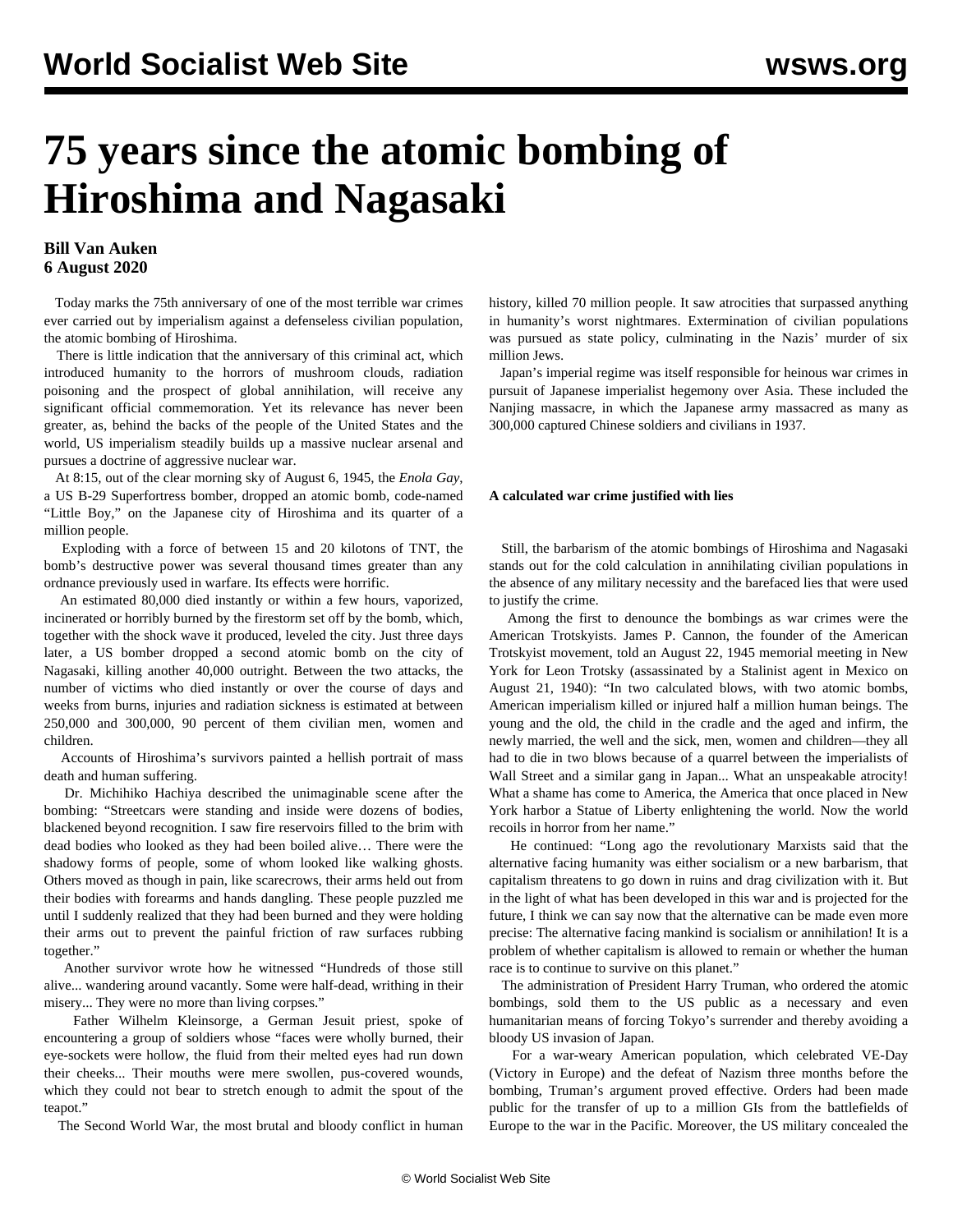extent of the carnage in Hiroshima and Nagasaki.

 But Truman's claims that the bombings had saved what he variously described as a "quarter-million," "half a million" and even "a million" American lives were a lie. This was not merely the conclusion of left-wing critics of US imperialism or "revisionist" historians, but that of top officials within his own administration and the US military, who were certain that Japan was prepared to surrender without either atomic attacks or an invasion.

 Gen. Dwight D. Eisenhower, the supreme allied commander in Europe and future US president, wrote in his memoirs of his reaction when Secretary of War Henry Lewis Stimson told him of the planned bombings: "During his recitation of the relevant facts, I had been conscious of a feeling of depression and so I voiced to him my grave misgivings, first on the basis of my belief that Japan was already defeated and that dropping the bomb was completely unnecessary, and secondly because I thought that our country should avoid shocking world opinion by the use of a weapon whose employment was, I thought, no longer mandatory as a measure to save American lives."

 Adm. William Leahy, President Truman's chief of staff, was even more blunt, writing in 1950: "The use of this barbarous weapon at Hiroshima and Nagasaki was of no material assistance in our war against Japan... [I]n being the first to use it, we... adopted an ethical standard common to the barbarians of the Dark Ages. I was not taught to make war in that fashion and wars cannot be won by destroying women and children."

 And, in 1949, Army Air Forces commander Gen. Henry "Hap" Arnold confided: "It always appeared to us that atomic bomb or no atomic bomb the Japanese were already on the verge of collapse."

 By 1945, Washington was intercepting Japanese cable traffic and was well aware that the imperial regime was from the spring of that year searching for an acceptable form of surrender, with the Japanese emperor himself prepared to intervene with his military in support of an end to the war. The US, however, rebuffed Japanese peace feelers, demanding an "unconditional surrender." The sole condition upon which Japan had insisted was that the emperor, Hirohito, would be left on the throne and not tried, like the surviving leaders of Germany's Third Reich, as a war criminal. In the end, the US agreed to this concession in any case.

 In 1946 the United States Strategic Bombing Survey, an advisory board created by the Department of War, concluded: "Even without the atomic bombing attacks, air supremacy over Japan could have exerted sufficient pressure to bring about unconditional surrender and obviate the need for invasion... Japan would have surrendered even if the atomic bombs had not been dropped, even if Russia had not entered the war [against Japan] and even if no invasion had been planned or contemplated."

#### **The atomic bomb and the drive for US hegemony**

 If the atomic bombings of Hiroshima and Nagasaki were not required to end the Second World War, they represented decisive steps on the road to a Third, driven by US imperialism's relentless attempt to impose its global hegemony.

 The bombings were in a literal sense acts of terror. Hiroshima was chosen as a target precisely because its population had not been subjected to conventional bombings and could therefore serve as guinea pigs in demonstrating the appalling effects of the new weapon. The minutes of the Interim Committee formed to determine the use of the bomb state that there was agreement that it should be deployed with the aim of producing "a profound psychological impression" and that "the most desirable target would be a vital war plant employing a large number of workers and closely surrounded by workers' houses."

 This terror was directed at intimidating not merely the people of Japan, but the entire world, and, first and foremost, the Soviet Union, along with the working class and oppressed peoples of every country.

 The US, Britain and the Soviet Union had been allies in the war against Nazi Germany. Yet, while the US and Britain were at war with Japan, Moscow and Tokyo maintained a neutrality pact from 1941 until 1945.

 At the Yalta conference, attended by US President Franklin D. Roosevelt, British Prime Minister Winston Churchill and Soviet Premier Joseph Stalin in February of 1945, Stalin agreed to break the neutrality pact and go to war against Japan within three months of the defeat of Nazi Germany. Soviet intervention was seen as decisive in assuring a swift defeat of Japan. Basing himself on the military sacrifices and gains of the Red Army, Stalin pressed for recognition of a Soviet sphere of influence in Eastern and Central Europe, as well as control over Mongolia and Asian territories taken from Moscow in the 1905 Russo-Japanese War.

 In April 1945, Moscow informed Tokyo that it was ending its neutrality agreement and set August 8 as the date for entering the war against Japan.

 While now ostensibly on the same side in the war against Japan, as they had been in the war with Germany, tensions between the imperialist powers, the US and the UK, and the Soviet Union were steadily growing. In spite of the Stalinist degeneration of the USSR, in which the Stalinist bureaucracy usurped political power from the working class, the nationalized property relations established by the October Revolution of 1917 remained. And in spite of Stalin's best efforts to accommodate the imperialist powers, neither the British nor the American ruling elite ever reconciled itself to the existence of these property relations, which they feared could still inspire revolution internationally.

 In July 1945, the leaders of the US, Britain and the Soviet Union met again at Potsdam, Germany. The conference had been postponed at the instigation of Truman, who assumed the US presidency after Roosevelt's death in April of 1945. Truman was playing for time, wanting a successful test of the atomic bomb under his belt before dealing with Stalin.

 The tone of the new American president at Potsdam shifted markedly from that of Roosevelt at Yalta. Truman exulted that the atomic bomb—first successfully tested at Alamogordo, New Mexico on July 16, 1945—had given him "a hammer on those boys," referring to the Soviets, and he became more aggressive and arrogant in his dealings with Stalin, who was well informed of the new US weapon by Soviet informants working on the Manhattan Project.

 The Potsdam Conference ended with an ultimatum that Japan surrender immediately and unconditionally or face "prompt and utter destruction." It was worded in such a way as to ensure that it would not be accepted by Tokyo. It was signed by the US, the UK and China's Chiang Kai-shek, but not the Soviet Union.

 What followed was a rush to deploy and drop the bombs. The target dates were chosen not out of any military necessity in terms of defeating of Japan, but rather to preempt the impact of the Soviet Union's entering the war in the Pacific. Washington wanted to prevent an expansion of Soviet influence in Asia and Japan itself. Thus, the first bomb was dropped on August 6, two days before the Soviets launched their military operations, and the second on August 9, one day after the Soviet intervention and before the Japanese government even had time to comprehend or respond to the annihilation of Hiroshima.

 In ending World War II with the atomic bombings of Hiroshima and Nagasaki, US imperialism gave the lie to all the claims that America had entered the war to fight for democracy and defeat fascism and militarism. While millions of American workers went to war motivated by such democratic sentiments, the ruling capitalist elite had very different objectives in mind.

 As the historian Gabriel Jackson aptly noted: "... the use of the atom bomb showed that a psychologically very normal and democratically elected chief executive could use the weapon just as the Nazi dictator